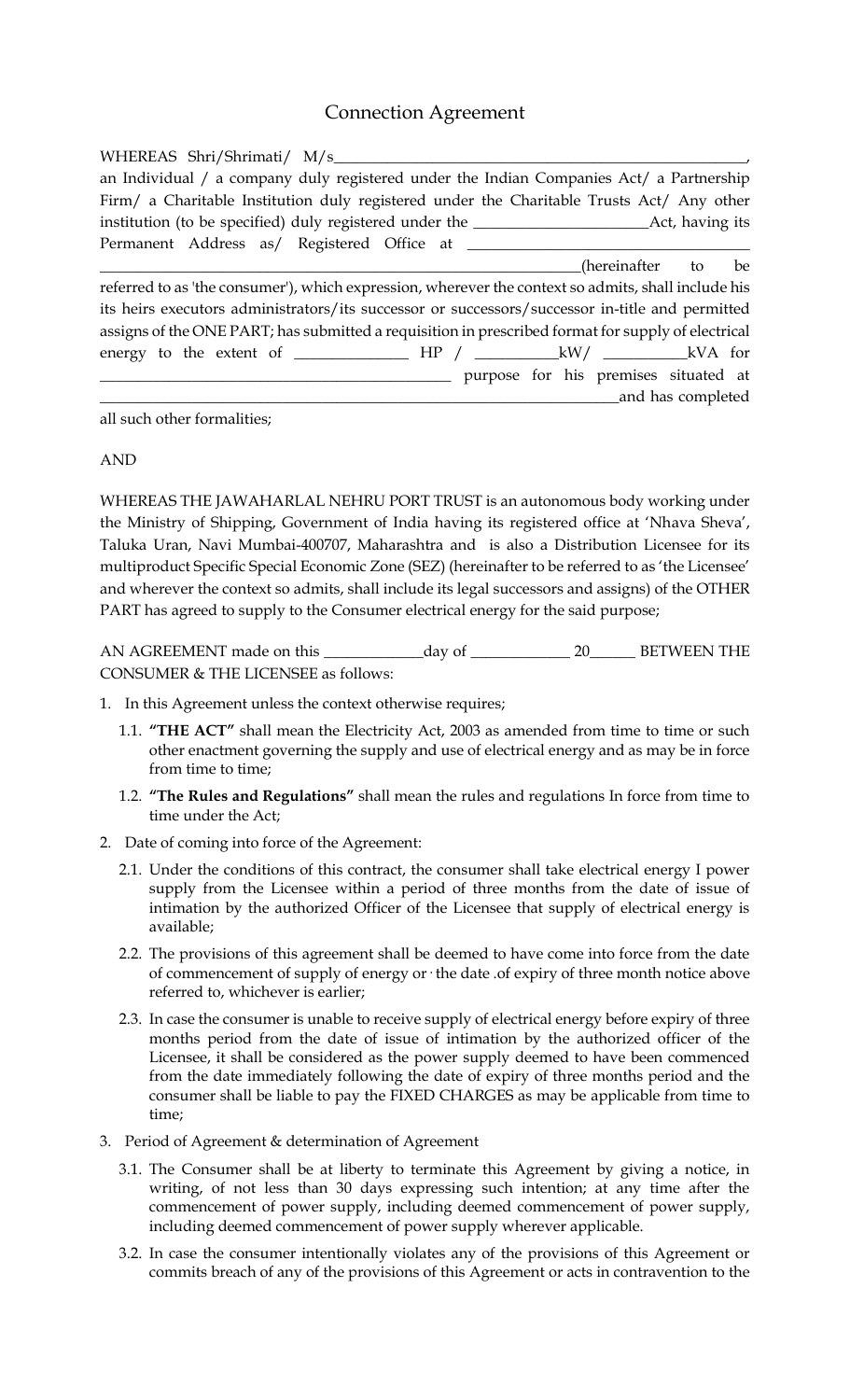provisions of the Law governing supply of electrical energy, including the Regulations framed by the Maharashtra State Electricity Regulatory Commission from time to time, the Licensee shall be at liberty and shall terminate this Agreement at any time by giving a notice of not less than 15 days;

- 3.3. Unless terminated by either side, the Agreement shall remain in force for such period the Consumer is taking supply of electrical energy from the Licensee.
- 4. Other conditions of supply;
	- 4.1. During the period of supply, the Licensee shall supply to the consumer and the consumer shall take from the Licensee all the electrical energy required by the consumer, subject to the limits of Contract Demand / Sanctioned Load, for the purposes stated herein above at Consumer's premises situated at
	- 4.2. The supply of electrical energy to the consumer shall be in the form of three phase alternating current at a frequency of 50 cycles per second and a pressure of \_\_\_\_\_\_\_volts subject to the tolerance limits permitted by the Act;
	- 4.3. The point of delivery for the supply of electrical energy / point of supply of electrical energy shall be as mutually agreed between the Licensee & the Consumer and shall always be at the main entrance of the Consumer's premises, provided the decision of the Licensee in respect of location of point of delivery for the supply of electrical energy /point of supply of electrical energy shall be final;
	- 4.4. The Licensee shall install energy meter & other metering equipment of appropriate design, make & capacity at the point of delivery for the supply of electrical energy/ point of supply of electrical energy;
	- 4.5. For the purpose of this Agreement, availability of the electrical energy of the above stated voltage and frequency at the said point of delivery shall constitute the supply of electrical energy;
	- 4.6. The consumer shall provide and continue to provide, during the continuance of this Agreement, suitable accommodation, to be approved by the authorized Officer of the Licensee, for placing equipment and apparatus of the Licensee, necessary for the performance of this agreement.
	- 4.7. The Licensee shall be at liberty to bring upon the accommodation so provided at the Consumer's premises, not only the cables required for the supply of electrical energy to the Consumer but also the cables and other accessories & equipment necessary for giving connections to other Consumers through the cables and terminals situated on the Consumer's premises, provided the supply to the Consumer shall in no way be interfered with or its continuity jeopardized as a result of such action on the part of the Licensee.
	- 4.8. The consumer will provide to Licensee the right of way in, through or over any land under his/her control and jurisdiction as may be required by the Licensee in connection with provision or maintenance of a service line to the premises of the consumer, collection of meter data for billing and subject to the provisions of Section 67 of the Act to the premises of any other consumer in accordance with Rules framed by MERC & the State Govt. and the Central Govt.

Where, in the opinion of the Licensee, the provision of supply requires installation of transformers, switch gear, meter and all other apparatus up to the Point of Supply within the Applicant's premises, the Applicant shall make a suitable piece of land or a suitable room within such premises available to the Distribution Licensee, by way of lease:

Provided that a suitable piece of land or a room shall be made available to the Distribution Licensee, by way of lease agreement at Rupee One (1) per annum:

Provided further that expenses, if any, towards registration of lease agreement shall be borne by concerned Applicant:

Provided further that any existing agreement, as on the date of notification of these Regulations, for use of such land or room may, upon expiry, be renewed on such terms and conditions as may be mutually agreed between the parties, to be consistent in accordance with Regulation 6.5 of MERC (Electricity Supply Code and Standards of Performance of Distribution Licensees including Power Quality) Regulations, 2021.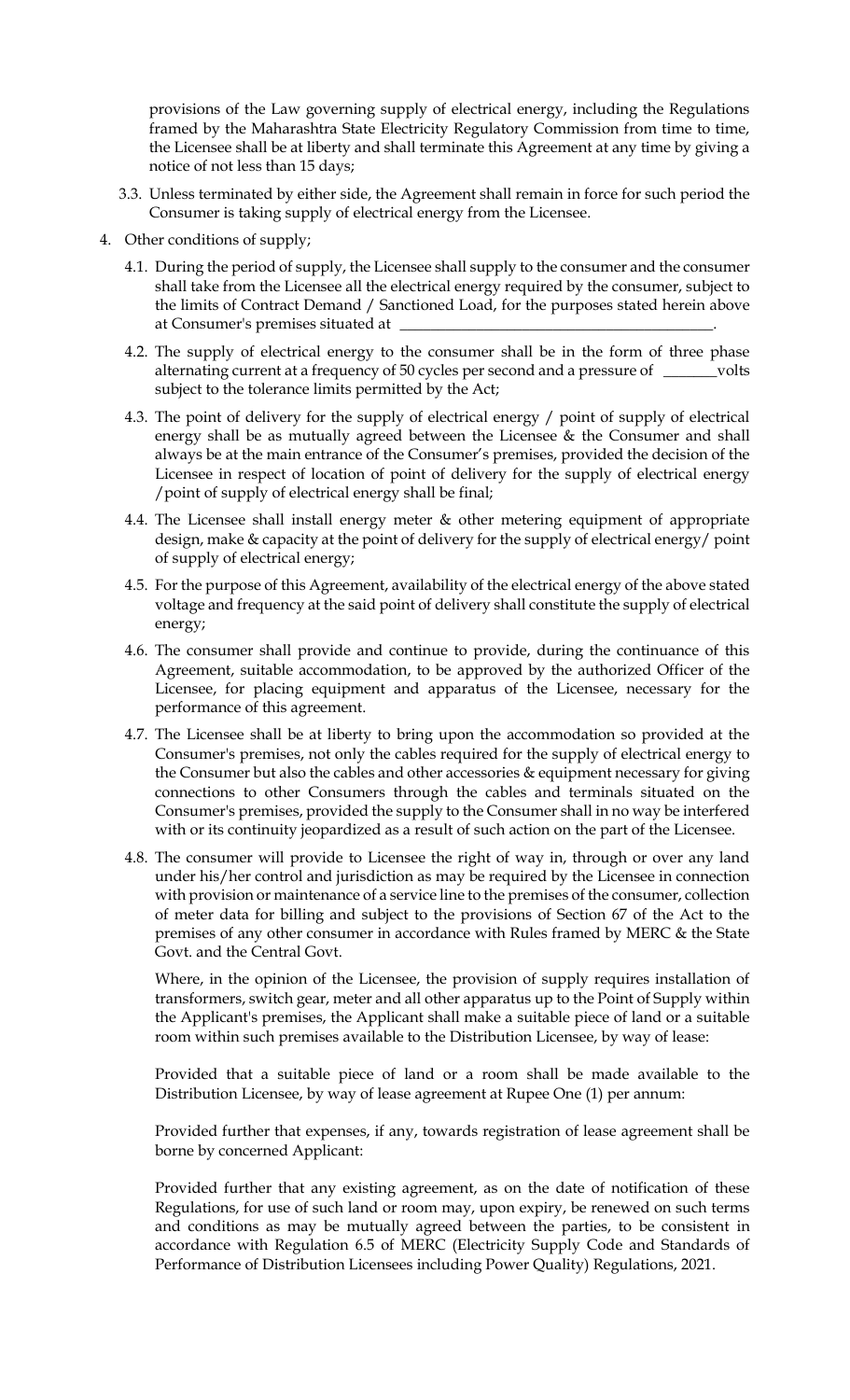- 5. Payment of charges:
	- 5.1. The Consumer shall pay to the Licensee every month or after every such duration as may be prescribed by the Licensee, charges as mentioned in the Licensee's tariff schedule referred to hereinafter, for the electrical energy supplied to the Consumer during the preceding month or the preceding such duration; The tariff applicable will . The same is agreed by the consumer.
	- 5.2. If during the currency of this agreement, the rates including Fixed Charges, are revised, replaced, increased or decreased, such revised, replaced, increased or decreased rates from the date specified, shall apply to the Consumer during and for the unexpired period of this agreement;
	- 5.3. A copy of the current Tariff Schedule in force with effect from \_\_\_\_\_\_\_ referred herein above in this agreement is set out in the First Schedule attached hereto, which however does not include any tax, duty or other direct or indirect charges on electrical energy that may be payable in accordance with any law in force or which may increase the cost of production and such charges will be payable by the consumer in addition to the tariff charges.
- 6. Disconnection of Power Supply:
	- 6.1. The consumer hereby agrees that its/his/her supply will be disconnected in case it/he/she fails to deposit arrears of electricity charges and other charges as may be due within 15 days from the date of receipt of demand notice for such charges.
	- 6.2. The consumer hereby agrees that in the event if/he/she is found, prima-facie, involved in commission of theft of electricity or its unauthorized use, the Licensee shall have right to disconnect the supply forthwith without notice.
	- 6.3. In the event of the supply of electrical energy being discontinued by the Licensee in consequences of any breach or default on the part of the Consumer entitling the Licensee so to do under the provisions of the Act and Rules, the amount of charges for the electrical energy already supplied and all other moneys then payable under this Agreement shall become due and recoverable forthwith provided always and it is hereby expressly agreed and declared that during the period of such discontinuance the consumer shall continue to pay the FIXED CHARGES payable as per the Licensee's tariff in force.
- 7. Transfer of Agreement:
	- 7.1. During the continuance of this Agreement, the Licensee shall be at liberty and shall disconnect the power supply of the Consumer on account of any or all of the following reasons, provided the Licensee shall issue a fifteen days notice to the Consumer in this regard and shall give an opportunity to the Consumer to make submissions in his support:
		- 7.1.1.The Consumers being a limited company pass a resolution for winding up or be ordered to be wound up by a Court of competent jurisdiction or being an individual or individuals commit any act of insolvency or be adjudged insolvent or
		- 7.1.2.The Consumer executes or creates any mortgage, charge or other encumbrances on any property or asset of the consumer so as to prejudicially affect the Licensee's electric meter, plant, apparatus and equipment at the Consumer's premises or any part thereof or any right exercisable by the Supplier in connection with said electric meters, plant, apparatus and equipment;
		- 7.1.3.The Consumer commits any breach of or fails to observe and perform any of the conditions and provisions contained in this Agreement on his part to be observed and performed;
	- 7.2. The Consumer shall not, without the previous consent in writing of the Licensee, assign, transfer, or part with the benefit of this Agreement nor shall the consumer in any manner part with or create any partial or separate interest in it.
- 8. Arrears of electricity charges or any sum other than a charge for electricity due to be charges on premises:-
	- 8.1. The consumer hereby agrees that any charge for electricity or any sum other than a charge for electricity due to licensee, which remains unpaid shall be charge on its/his/her premises and also on the premises transmitted to Legal Representative,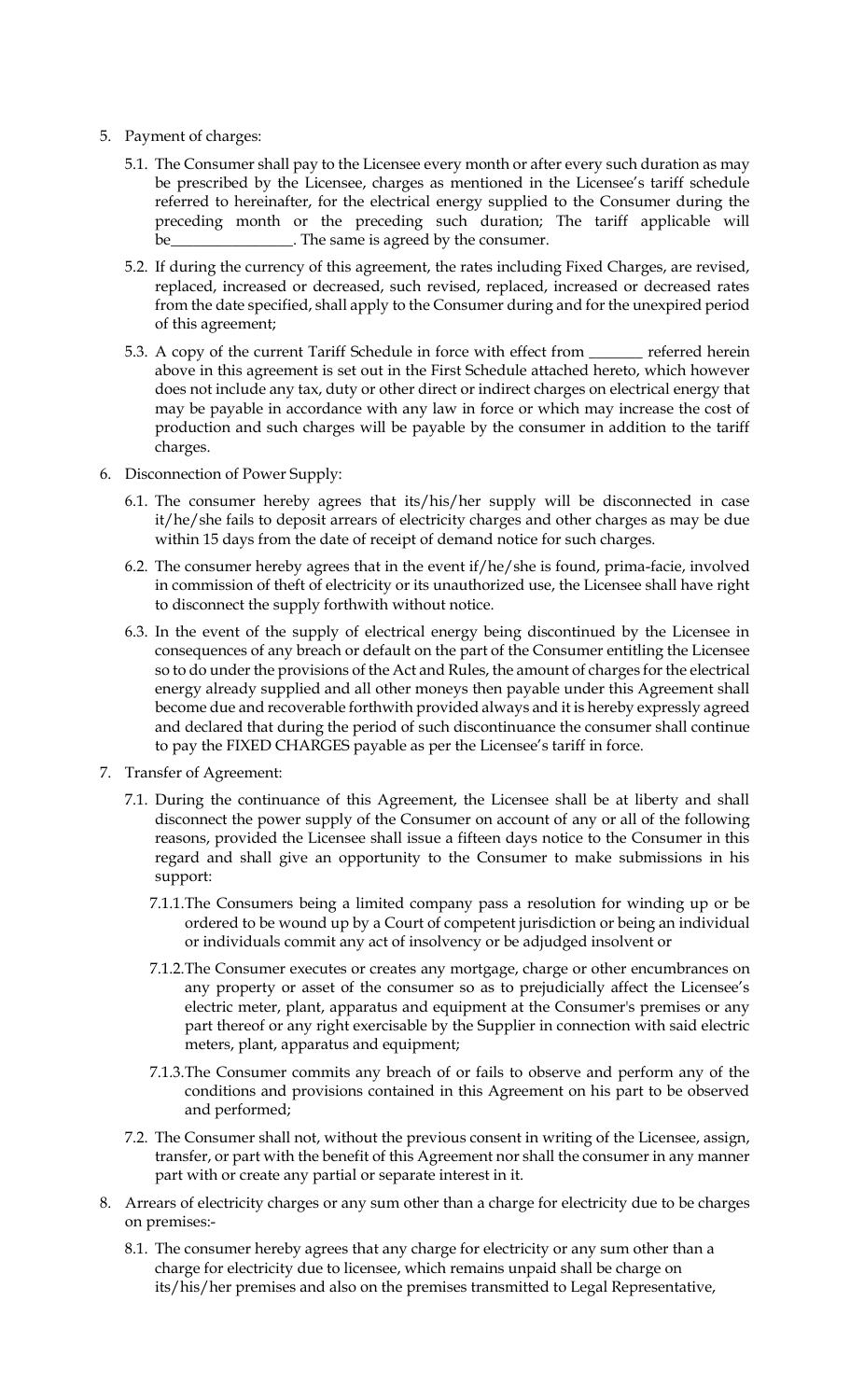Successor in law, new owner or occupier of the premises and shall be recoverable by the Distribution Licensee.

## 9. Undertaking

- 9.1. The consumer hereby agrees and undertake as under:
	- a) to abide by the provision of the Act and these Regulations;
	- b) to pay for the supply of electricity based on the prevailing tariff rates;
	- c) to pay for all other proper charges as become due in· accordance with these Regulation and the approved schedule of charges of the Distribution Licensee;
	- d) that he shall deposit such security as the Distribution Licensee may be entitled to require from him under the Act and the Regulations:
- 10. Security Deposit
	- 10.1. The consumer hereby agrees to pay as security deposit the amount equivalent of the average of three months of billing or the billing cycle period, whichever is lesser, as per clause 11 of the Supply Code and other Conditions of Supply Regulation, 2005.
	- 10.2. The consumer hereby agrees that the Distribution Licensee may refuse to give supply of electricity or to provide the line, plant or meter in case the consumer fails to give security to the Distribution Licensee.
	- 10.3. The consumer hereby agrees that in case the security given by it/him/her has become invalid or in-sufficient, the licensee may by notice require, within 30 days after the service of notice to give reasonable security for payment of all money which may become due to the consumer in respect of supply of electricity or provision of line, plant or meter.
	- 10.4. The consumer agrees that the distribution Licensee may discontinue the supply of electricity for the period during which such failure to pay security/additional security continues after the period of 30 days mentioned above.
	- 10.5. The Distribution Licensee agrees that it will not insist for any security if the supply is through pre-payment mode.
	- 10.6. The consumer agrees that the Distribution Licensee may impose restriction on the supply of electricity in pursuance of Sec. 43 read with section 48 of Act.
- 11. Conditions and Miscellaneous Charges for Supply of Electrical Energy of the Licensee, which are annexed hereto, for the time being in force and as amended by the Licensee from time to time shall be deemed to be part of this Agreement and shall govern the parties hereto in so far as applicable.
- 12. Nothing contained in this agreement or any amendment thereof shall restrict any rights, obligations and discretion which the Licensee may derive under any legislation relating to the supply of electricity enacted during the period of this agreement.
- 13. The Licensee shall take all reasonable precaution to ensure continuity of supply of power to the Consumer but shall not be responsible for or liable to the consumer for any loss to him or damage to his plant and equipment due to interruption in supply due to damage to the suppliers plant and equipment for reasons including but not limited to war, mutiny, riot, earthquake, cyclone, tempest strike, civil commotion, lock : out, lightning, fire flood, accident or break down of plant and machinery or causes beyond control of the Licensee. The Licensee shall give notice as early as possible of the probable duration of such interruptions in supply of power to the consumer.
- 14. The consumer hereby agrees that, under this agreement, the Licensee shall be permitted to curtail or stagger or cut off altogether the supply of electrical energy by the Licensee, if the power position or any other emergency in the power system warrants such a course of action.
- 15. The Licensee shall always be entitled for reasons of testing or outages or maintenance or any other cause for efficient working of the undertaking to temporarily discontinue the supply for such period as may be necessary subject always to adequate advance notice being given in this behalf, with the object of causing minimum inconvenience to the consumer.
- 16. In all matters herein not specifically provided for, the provisions of the Act, ' the Regulations framed by the Maharashtra Electricity Regulatory Commission, the provisions of the Conditions of Supply, for the time being in force there under shall apply.